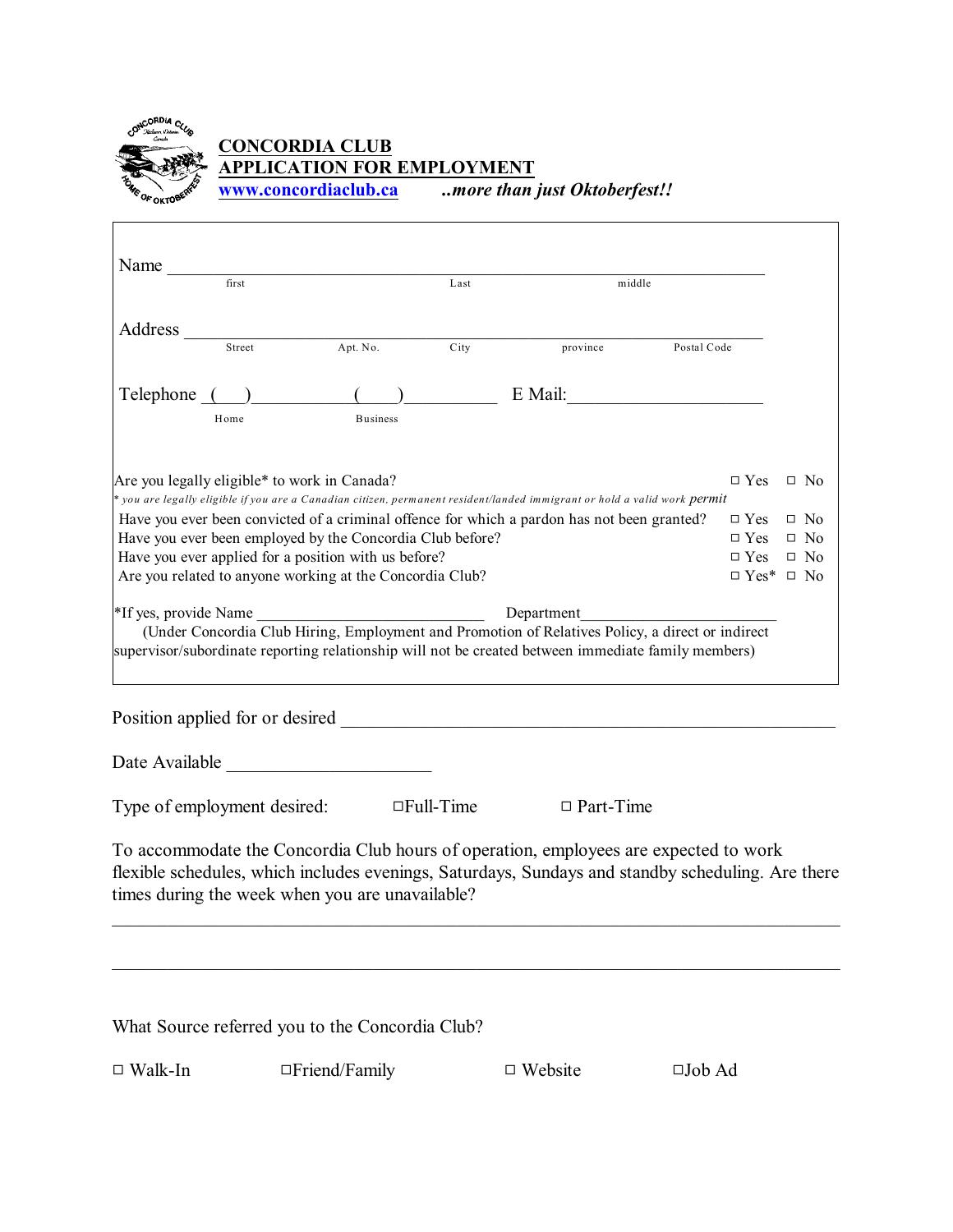**To Determine your qualifications for employment, please provide information related to your education, employment history, volunteer experience(s) and other achievements. Additional information or résumés may be attached separately.**

#### **EDUCATION**

| Level of Education                | Course of Study | Grade or Level<br>Completed | Degree, Diploma or<br><b>Certificate Obtained</b> |
|-----------------------------------|-----------------|-----------------------------|---------------------------------------------------|
| Secondary school                  |                 |                             |                                                   |
| Technical, Vocational<br>or Other |                 |                             |                                                   |
| University/College                |                 |                             |                                                   |
| Post Graduate<br><b>Studies</b>   |                 |                             |                                                   |

Please list other relevant courses, workshops, seminars, licences, certificates, degrees obtained:

\_\_\_\_\_\_\_\_\_\_\_\_\_\_\_\_\_\_\_\_\_\_\_\_\_\_\_\_\_\_\_\_\_\_\_\_\_\_\_\_\_\_\_\_\_\_\_\_\_\_\_\_\_\_\_\_\_\_\_\_\_\_\_\_\_\_\_\_\_\_\_\_\_\_\_\_\_\_

\_\_\_\_\_\_\_\_\_\_\_\_\_\_\_\_\_\_\_\_\_\_\_\_\_\_\_\_\_\_\_\_\_\_\_\_\_\_\_\_\_\_\_\_\_\_\_\_\_\_\_\_\_\_\_\_\_\_\_\_\_\_\_\_\_\_\_\_\_\_\_\_\_\_\_\_\_\_

\_\_\_\_\_\_\_\_\_\_\_\_\_\_\_\_\_\_\_\_\_\_\_\_\_\_\_\_\_\_\_\_\_\_\_\_\_\_\_\_\_\_\_\_\_\_\_\_\_\_\_\_\_\_\_\_\_\_\_\_\_\_\_\_\_\_\_\_\_\_\_\_\_\_\_\_\_\_

\_\_\_\_\_\_\_\_\_\_\_\_\_\_\_\_\_\_\_\_\_\_\_\_\_\_\_\_\_\_\_\_\_\_\_\_\_\_\_\_\_\_\_\_\_\_\_\_\_\_\_\_\_\_\_\_\_\_\_\_\_\_\_\_\_\_\_\_\_\_\_\_\_\_\_\_\_\_

\_\_\_\_\_\_\_\_\_\_\_\_\_\_\_\_\_\_\_\_\_\_\_\_\_\_\_\_\_\_\_\_\_\_\_\_\_\_\_\_\_\_\_\_\_\_\_\_\_\_\_\_\_\_\_\_\_\_\_\_\_\_\_\_\_\_\_\_\_\_\_\_\_\_\_\_\_\_

Describe other relevant practical skills not yet mentioned (e.g. software, special equipment you can operate):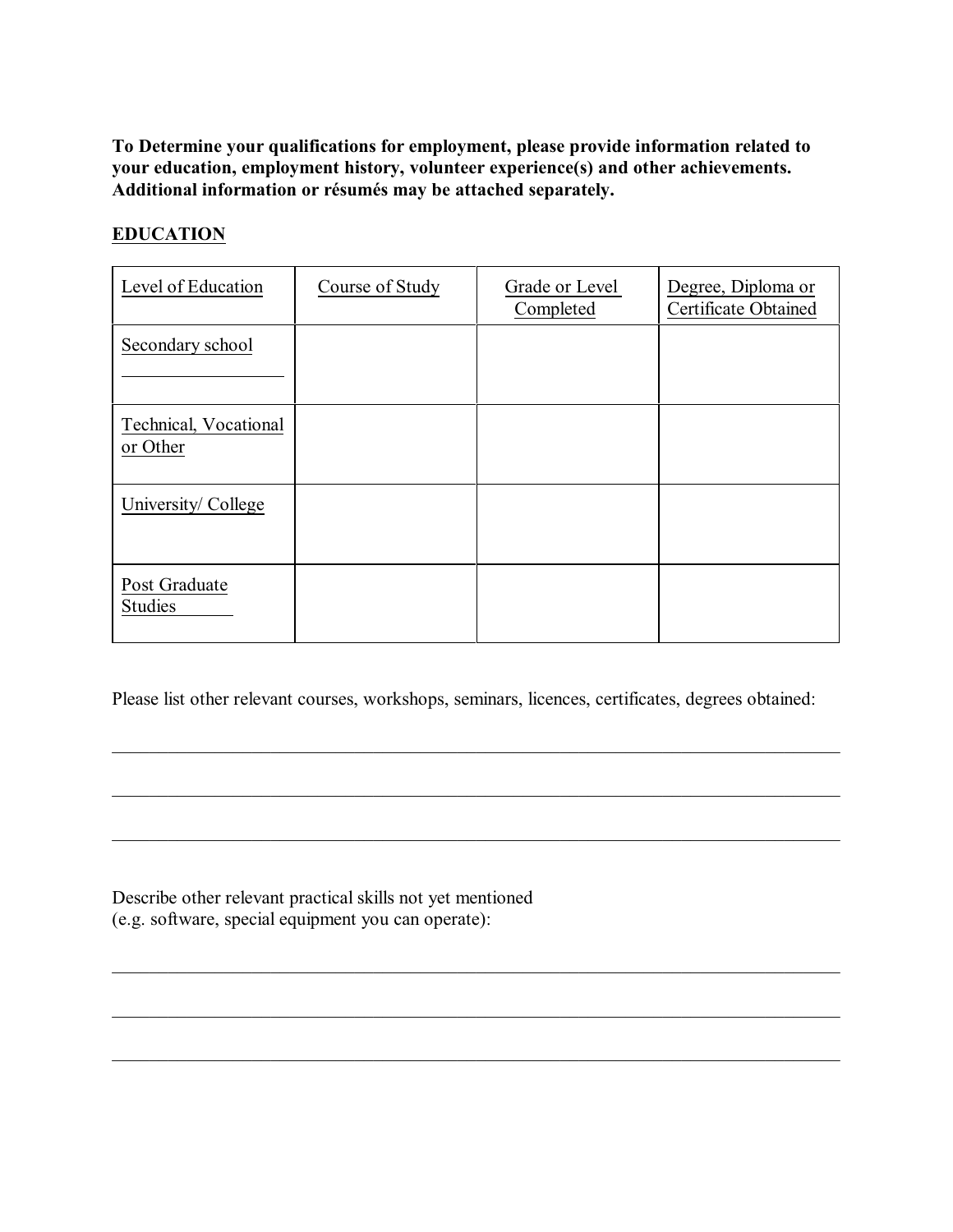# **EMPLOYMENT RECORD**

# **Present or Most Recent Employer**:

| <b>Employer Name:</b>                          | Reason for Leaving    |  |  |  |
|------------------------------------------------|-----------------------|--|--|--|
|                                                |                       |  |  |  |
| Type of Business:                              | Position Held:        |  |  |  |
|                                                |                       |  |  |  |
| Period of Employment:                          | Supervisor/Department |  |  |  |
| from:<br>to:                                   |                       |  |  |  |
| <b>Employer Address:</b>                       | Phone Number:         |  |  |  |
|                                                |                       |  |  |  |
| Duties/Responsibilities:                       |                       |  |  |  |
|                                                |                       |  |  |  |
| May we contact this employer?<br>$\square$ Yes | $\square$ No          |  |  |  |

# **Past Employer**

| <b>Employer Name:</b>                                       | Reason for Leaving    |  |  |  |
|-------------------------------------------------------------|-----------------------|--|--|--|
|                                                             |                       |  |  |  |
| Type of Business:                                           | Position Held:        |  |  |  |
|                                                             |                       |  |  |  |
| Period of Employment:<br>from:                              | Supervisor/Department |  |  |  |
| to:                                                         |                       |  |  |  |
| <b>Employer Address:</b>                                    | Phone Number:         |  |  |  |
|                                                             |                       |  |  |  |
| Duties/Responsibilities:                                    |                       |  |  |  |
|                                                             |                       |  |  |  |
| May we contact this employer?<br>$\Box$ Yes<br>$\square$ No |                       |  |  |  |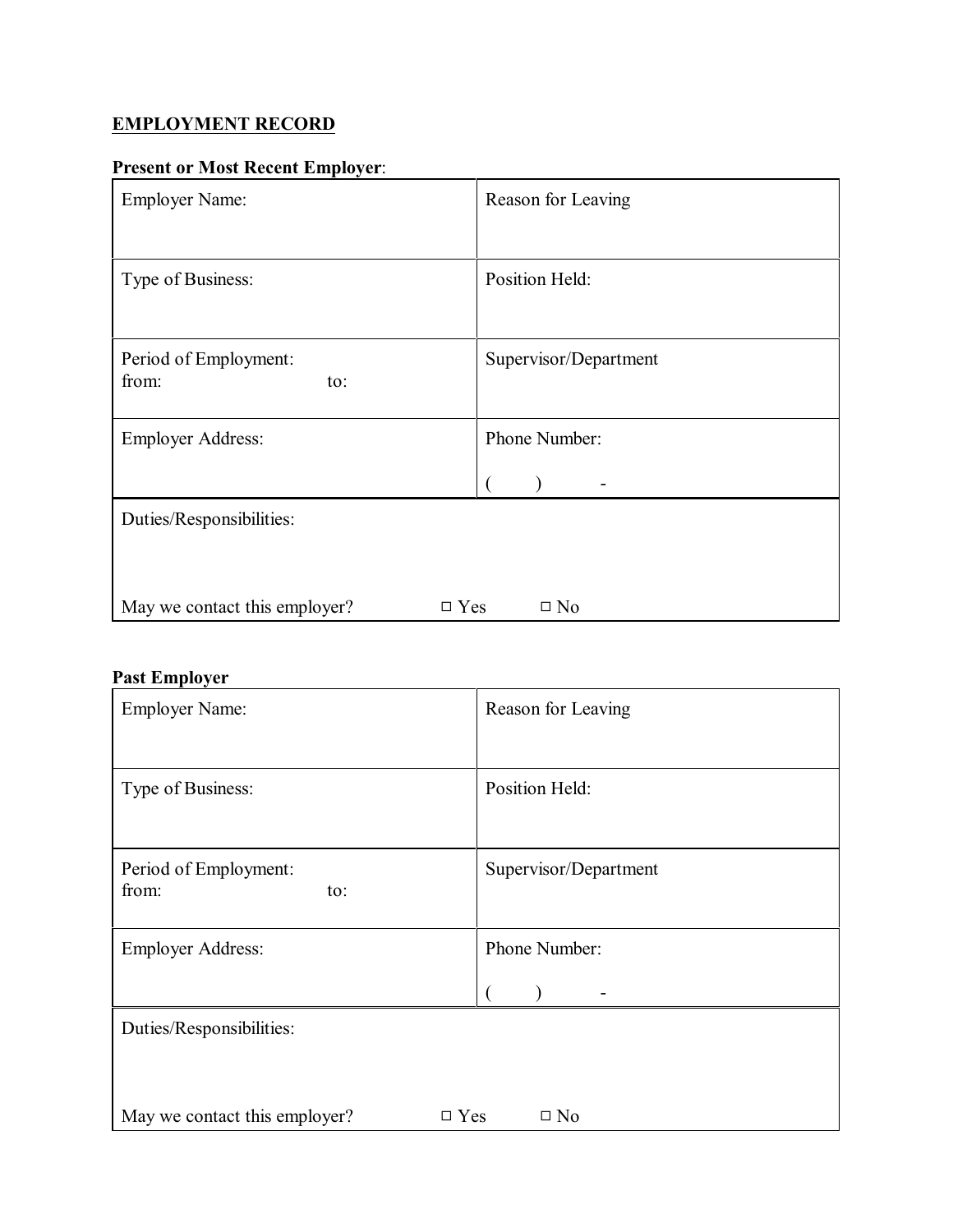#### **Past Employer**:

| <b>Employer Name:</b>                   |               | Reason for Leaving    |  |  |
|-----------------------------------------|---------------|-----------------------|--|--|
|                                         |               |                       |  |  |
| Type of Business:                       |               | Position Held:        |  |  |
|                                         |               |                       |  |  |
| Period of Employment:<br>from:          |               | Supervisor/Department |  |  |
| to:                                     |               |                       |  |  |
| <b>Employer Address:</b>                |               | Phone Number:         |  |  |
|                                         |               |                       |  |  |
| Duties/Responsibilities:                |               |                       |  |  |
|                                         |               |                       |  |  |
| May we contact this employer?           | $\square$ Yes | $\square$ No          |  |  |
| <b>Additional Information Attached?</b> | $\square$ Yes | $\square$ No          |  |  |

\_\_\_\_\_\_\_\_\_\_\_\_\_\_\_\_\_\_\_\_\_\_\_\_\_\_\_\_\_\_\_\_\_\_\_\_\_\_\_\_\_\_\_\_\_\_\_\_\_\_\_\_\_\_\_\_\_\_\_\_\_\_\_\_\_\_\_\_\_\_\_\_\_\_\_\_\_\_

\_\_\_\_\_\_\_\_\_\_\_\_\_\_\_\_\_\_\_\_\_\_\_\_\_\_\_\_\_\_\_\_\_\_\_\_\_\_\_\_\_\_\_\_\_\_\_\_\_\_\_\_\_\_\_\_\_\_\_\_\_\_\_\_\_\_\_\_\_\_\_\_\_\_\_\_\_\_

\_\_\_\_\_\_\_\_\_\_\_\_\_\_\_\_\_\_\_\_\_\_\_\_\_\_\_\_\_\_\_\_\_\_\_\_\_\_\_\_\_\_\_\_\_\_\_\_\_\_\_\_\_\_\_\_\_\_\_\_\_\_\_\_\_\_\_\_\_\_\_\_\_\_\_\_\_\_

\_\_\_\_\_\_\_\_\_\_\_\_\_\_\_\_\_\_\_\_\_\_\_\_\_\_\_\_\_\_\_\_\_\_\_\_\_\_\_\_\_\_\_\_\_\_\_\_\_\_\_\_\_\_\_\_\_\_\_\_\_\_\_\_\_\_\_\_\_\_\_\_\_\_\_\_\_\_

Please list any Volunteer Experiences and Achievements:

Please list any Extracurricular Activities, Hobbies or Interests: